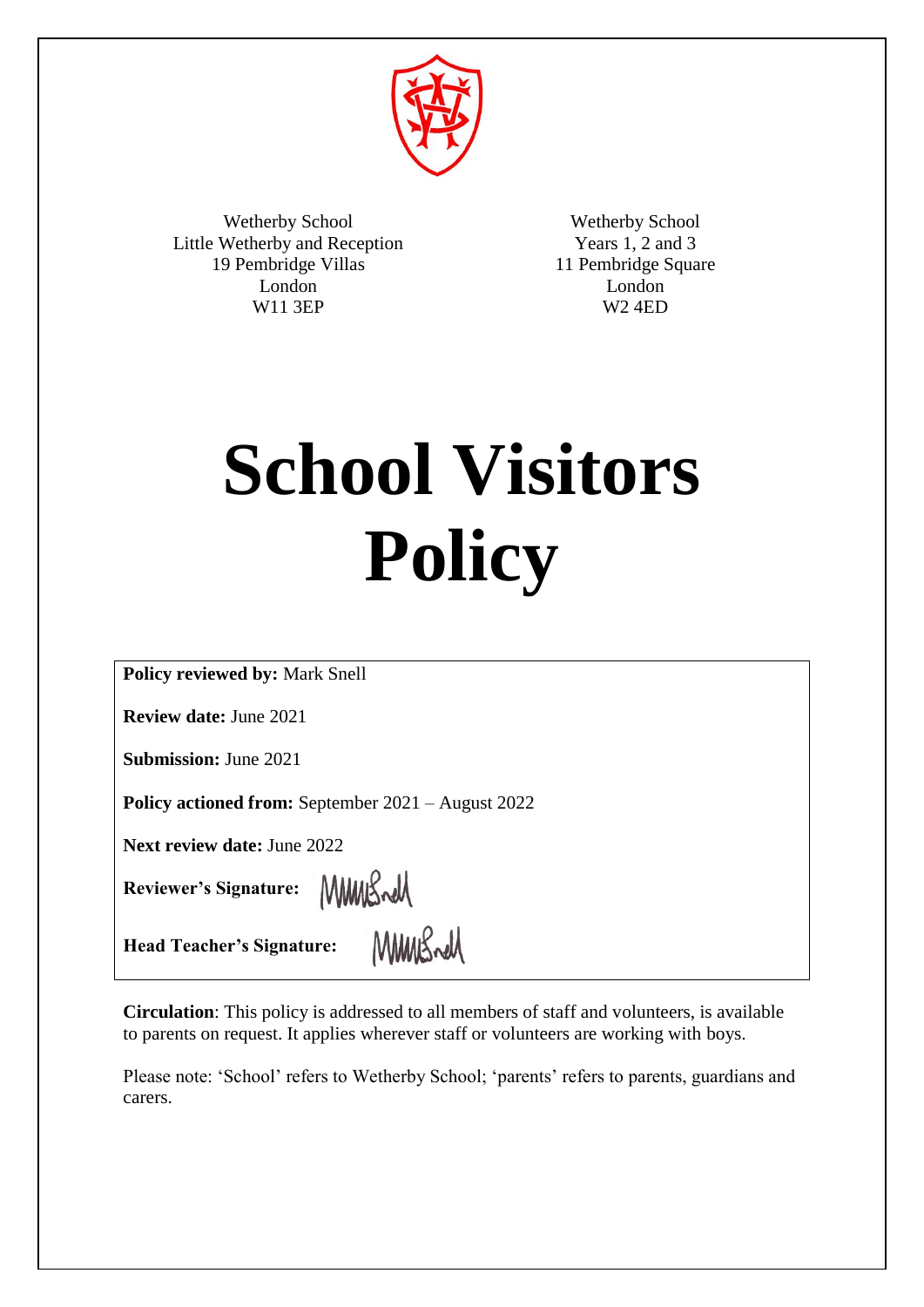

# **Wetherby School**

# **School Visitors Policy**

This policy should be read with the following policies and guidance:

- The School's Safeguarding Policy
- Prevent Duty Guidance HM Government July 2015
- Keeping Children Safe in Education September 2021

# **Introduction**

Visitors are welcome to Wetherby School and make a contribution to the life and work of the school in many different ways. The learning opportunities and experiences they bring are encouraged and appreciated. It is the school's responsibility, however, to ensure that the security and welfare of the boys is not compromised at any time. The school is equally responsible to the whole school community for ensuring that visitors comply with the guidelines.

It is our aim to safeguard all children whether it be during school time or extra-curricular activities which are arranged by the school. We aim to ensure all boys at Wetherby School can learn and enjoy extra-curricular experiences, in an environment where they are safe from harm.

It is our objective to establish a clear protocol and procedure for the admittance of external visitors to the school which is understood by all staff, proprietors, visitors and parents and conform to child protection guidelines.

The school is deemed to have control and responsibility for its boys anywhere on the school site, during normal school hours, during after school activities and on school organised (and supervised) off-site activities.

This policy applies to;

- All teaching and non-teaching staff employed by the school
- All external visitors entering the school site during the school day or after school activities (including peripatetic teachers, sport coaches, and topic related visitors e.g. business people, authors, artists etc.)
- All proprietors of the school
- All parents/carers
- All boys
- Educational personnel (Local Authority Staff, Inspectors)
- Building and Maintenance Contractors

This policy applies to all visitors invited to Wetherby School.

# **Visitors Invited to School**

Where possible permission should be granted by the Headmaster, or in his absence the Deputy Head, before any visitor is asked to come into school.

- All visitors must ring the intercom and speak to the office staff on arrival and must not enter via any other entrance.
- All visitors must state the purpose of their visit and who has invited them.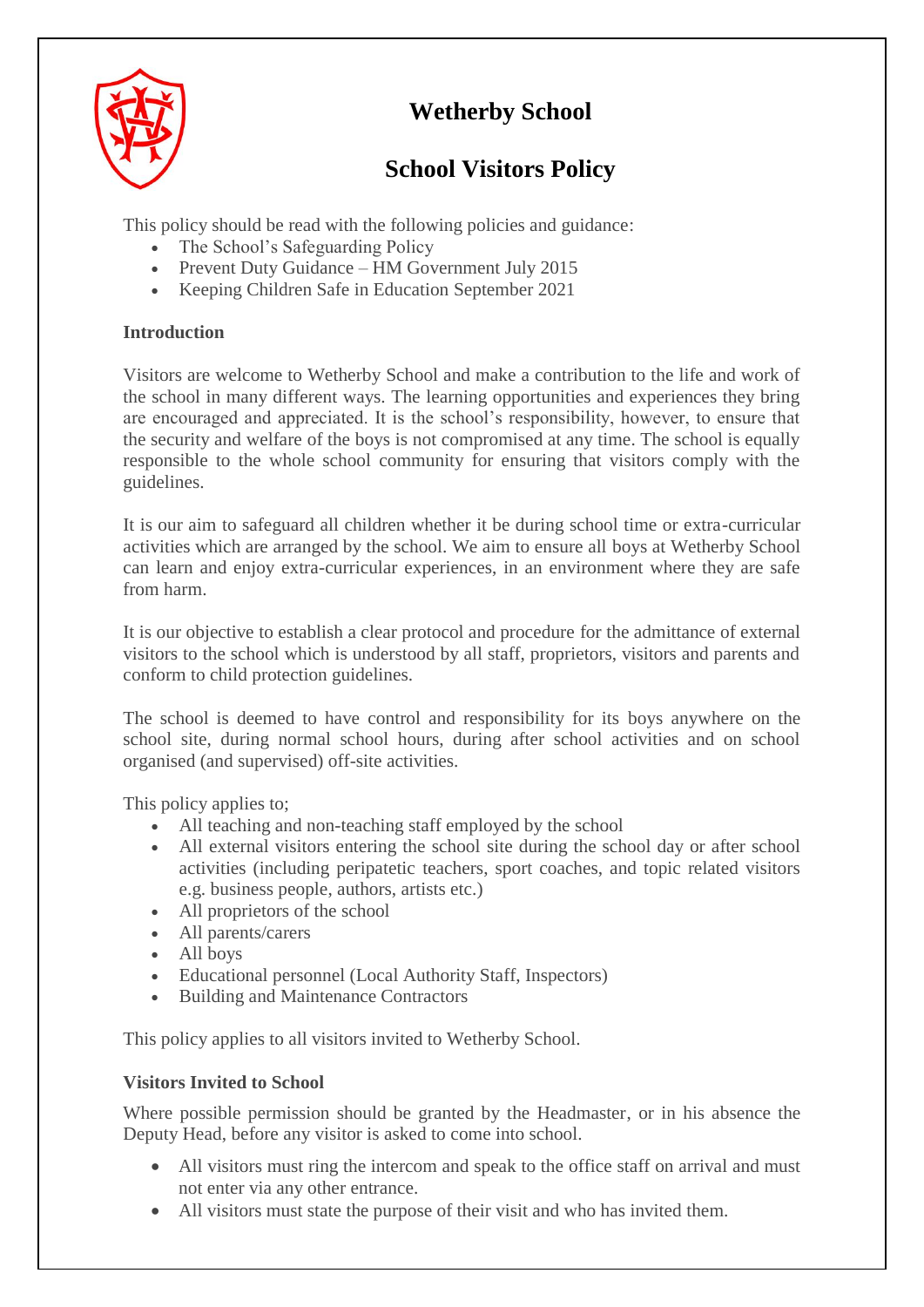- **They should be ready to show formal identification where appropriate.**
- All visitors will be introduced to the office staff and asked to sign in through the electronic signing in system.
- The office staff will issue each visitor with a visitor label.
- The office staff will show the visitor where the toilet facilities are and where mobile phones and other valuables can be safely stored.
- Visitors will then be escorted to their point of contact or their point of contact will be asked to come to the office to receive the visitor. The contact will then be responsible for them while they are on site.
- At no point should a visitor be left on their own with children (even if the visitor is meeting a member of staff).
- On departing the school, visitors should sign out using the electronic system, return their visitor label and leave via the front door.

#### **Visitors whose purpose is to work with boys in some capacity:**

- Visitors may work with boys in a variety of capacities, for example, to deliver a lesson (always supervised by a member of staff), to meet with small groups of boys or individuals or alternatively they may be working with a boy on a one to one basis (e.g. children's services or health professionals.)
- Staff should ensure that all normal visitor policy requirements are followed.
- Any visitor who is not DBS checked must not be left alone with boys at any point. This includes whole class or small group teaching or one to one interviews of boys or escorting boys around the building. If a visitor has DBS clearance they may work with boys unaccompanied by another member of staff. At times this may be teaching a class or a one to one interview. This must be agreed in advance.
- Regular visitors to the school must have DBS clearance.

#### **Use of External Agencies and Speakers**

At Wetherby School we encourage the use of external agencies or speakers to enrich the experiences of our boys; however we will positively vet those external agencies, individuals and speakers who we engage to provide such learning opportunities or experiences for our boys.

Staff members should seek permission from the Headmaster giving a clear explanation as to the relevance and purpose of any visit and intended date and time.

Appropriate checks will be carried out on the suitability of the visiting speaker which may include internet searches and/or contacting other schools where the person has spoken previously. Although not always possible, we try to invite speakers from an established company, charity or other groups whose aims are well documented.

We ensure that we do not unwittingly use agencies that contradict each other with their messages or that are inconsistent with, or are in complete opposition to, the school's values and ethos. We must be aware that in some instances the work of external agencies may not be directly connected with the rest of the school curriculum so we need to ensure that this work is of benefit to our boys.

All external agencies and speakers will be expected to talk with the staff member in charge of coordinating events about the content of the presentation before the event.